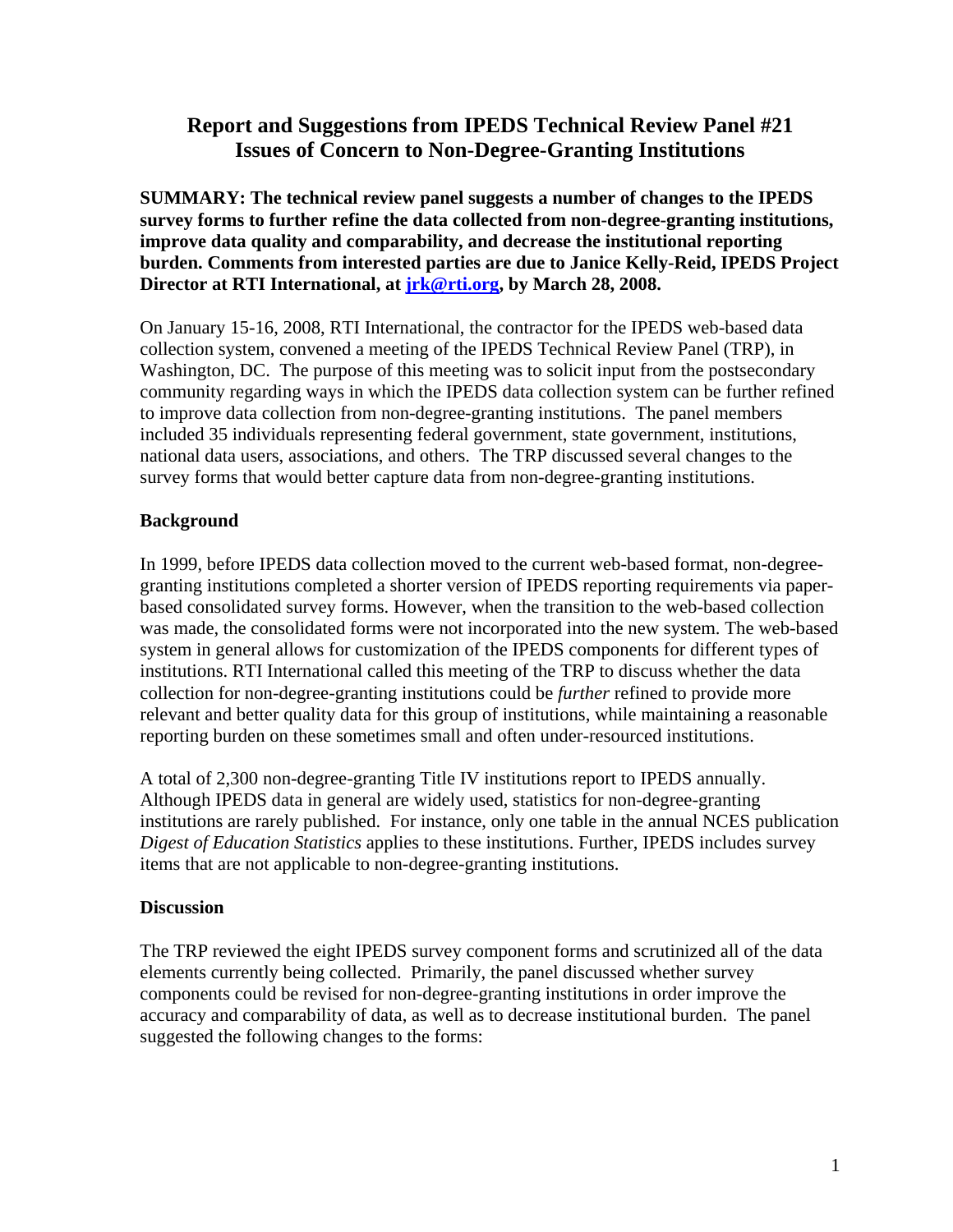| <b>Survey Component</b><br><b>Suggested Changes for Non-Degree-Granting Institutions</b><br><b>Institutional</b><br>• Eliminate Student Charges and Room and Board in Part D (currently only 42)<br>non-degree-granting institutions report these data).<br><b>Characteristics</b><br>• Eliminate Athletic Association in Part E (currently, less-than-2-year<br>institutions do not report this information but 2-year and 4-year institutions<br>that are non-degree-granting do).<br><b>Completions</b><br>No changes<br><b>12-Month Enrollment</b><br>No changes<br><b>Human Resources</b><br>• Consolidate the following categories—primarily instruction,<br>instruction/research/public service, primarily research, and primarily public<br>service—into one category: "Staff whose primary responsibility is instruction,<br>research, and/or public service."<br>• Combine the EAP and Fall Staff sections into one section: for odd-numbered<br>years, require the reporting of data by race/ethnicity and gender, and for even-<br>numbered years, make optional the reporting of race/ethnicity and gender.<br><b>Graduation Rates</b><br>No changes<br>Note: A GRS validity study is currently being conducted. Once it is complete, the usability of the<br>data for non-degree-granting institutions will be analyzed.<br><b>Fall Enrollment</b><br>• Eliminate column 2 (transfers-in) and column 5 (non-degree/certificate<br>seeking) from <i>Part A – Enrollment by Race/Ethnicity and Gender</i> . The panel<br>noted that transfers-in data are rarely applicable to non-degree-granting<br>institutions and are not a good measure for the population of students in the<br>sector. Thus, many non-degree-granting institutions do not track transfers-in.<br><b>Student Financial Aid</b><br>No changes<br><b>Finance (FASB, Not-</b><br>• Screening questions:<br>Eliminate the endowment assets screening question (SQ3).<br>for-Profit)<br>Eliminate the intercollegiate athletic expenses screening question (SQ4).<br>• Part A – Statement of Financial Position, Pages 1 and 2: Eliminate<br>• Part $B -$ Summary of Changes in Net Assets: Eliminate<br>Note that Total revenues and investment return (Line 01) would be<br>collected in Part D (Line 16), and Total expenses (Line 02) would be<br>collected in Part E, Line 13.<br>• Part $C$ – Student Grants: No changes.<br>$\bullet$ Part D – Revenues and Investment Return:<br>Eliminate Line 12, Sales and services of auxiliary activities<br>Eliminate Line 13, Hospital revenue<br>Eliminate Line 14, Independent operations<br>• Part $E$ – Expenses by Functional and Natural Classification:<br>Eliminate Line 07, Auxiliary enterprises<br>Eliminate Line 09, Hospital services | SUGGESTED CHANGES TO IPEDS FORMS FOR NON-DEGREE-GRANTING INSTITUTIONS |  |
|---------------------------------------------------------------------------------------------------------------------------------------------------------------------------------------------------------------------------------------------------------------------------------------------------------------------------------------------------------------------------------------------------------------------------------------------------------------------------------------------------------------------------------------------------------------------------------------------------------------------------------------------------------------------------------------------------------------------------------------------------------------------------------------------------------------------------------------------------------------------------------------------------------------------------------------------------------------------------------------------------------------------------------------------------------------------------------------------------------------------------------------------------------------------------------------------------------------------------------------------------------------------------------------------------------------------------------------------------------------------------------------------------------------------------------------------------------------------------------------------------------------------------------------------------------------------------------------------------------------------------------------------------------------------------------------------------------------------------------------------------------------------------------------------------------------------------------------------------------------------------------------------------------------------------------------------------------------------------------------------------------------------------------------------------------------------------------------------------------------------------------------------------------------------------------------------------------------------------------------------------------------------------------------------------------------------------------------------------------------------------------------------------------------------------------------------------------------------------------------------------------------------------------------------------------------------------------------------------------------------------------------------------------------------------------------------------------------------------------------------------------------------------------|-----------------------------------------------------------------------|--|
|                                                                                                                                                                                                                                                                                                                                                                                                                                                                                                                                                                                                                                                                                                                                                                                                                                                                                                                                                                                                                                                                                                                                                                                                                                                                                                                                                                                                                                                                                                                                                                                                                                                                                                                                                                                                                                                                                                                                                                                                                                                                                                                                                                                                                                                                                                                                                                                                                                                                                                                                                                                                                                                                                                                                                                                 |                                                                       |  |
|                                                                                                                                                                                                                                                                                                                                                                                                                                                                                                                                                                                                                                                                                                                                                                                                                                                                                                                                                                                                                                                                                                                                                                                                                                                                                                                                                                                                                                                                                                                                                                                                                                                                                                                                                                                                                                                                                                                                                                                                                                                                                                                                                                                                                                                                                                                                                                                                                                                                                                                                                                                                                                                                                                                                                                                 |                                                                       |  |
|                                                                                                                                                                                                                                                                                                                                                                                                                                                                                                                                                                                                                                                                                                                                                                                                                                                                                                                                                                                                                                                                                                                                                                                                                                                                                                                                                                                                                                                                                                                                                                                                                                                                                                                                                                                                                                                                                                                                                                                                                                                                                                                                                                                                                                                                                                                                                                                                                                                                                                                                                                                                                                                                                                                                                                                 |                                                                       |  |
|                                                                                                                                                                                                                                                                                                                                                                                                                                                                                                                                                                                                                                                                                                                                                                                                                                                                                                                                                                                                                                                                                                                                                                                                                                                                                                                                                                                                                                                                                                                                                                                                                                                                                                                                                                                                                                                                                                                                                                                                                                                                                                                                                                                                                                                                                                                                                                                                                                                                                                                                                                                                                                                                                                                                                                                 |                                                                       |  |
|                                                                                                                                                                                                                                                                                                                                                                                                                                                                                                                                                                                                                                                                                                                                                                                                                                                                                                                                                                                                                                                                                                                                                                                                                                                                                                                                                                                                                                                                                                                                                                                                                                                                                                                                                                                                                                                                                                                                                                                                                                                                                                                                                                                                                                                                                                                                                                                                                                                                                                                                                                                                                                                                                                                                                                                 |                                                                       |  |
|                                                                                                                                                                                                                                                                                                                                                                                                                                                                                                                                                                                                                                                                                                                                                                                                                                                                                                                                                                                                                                                                                                                                                                                                                                                                                                                                                                                                                                                                                                                                                                                                                                                                                                                                                                                                                                                                                                                                                                                                                                                                                                                                                                                                                                                                                                                                                                                                                                                                                                                                                                                                                                                                                                                                                                                 |                                                                       |  |
|                                                                                                                                                                                                                                                                                                                                                                                                                                                                                                                                                                                                                                                                                                                                                                                                                                                                                                                                                                                                                                                                                                                                                                                                                                                                                                                                                                                                                                                                                                                                                                                                                                                                                                                                                                                                                                                                                                                                                                                                                                                                                                                                                                                                                                                                                                                                                                                                                                                                                                                                                                                                                                                                                                                                                                                 |                                                                       |  |
|                                                                                                                                                                                                                                                                                                                                                                                                                                                                                                                                                                                                                                                                                                                                                                                                                                                                                                                                                                                                                                                                                                                                                                                                                                                                                                                                                                                                                                                                                                                                                                                                                                                                                                                                                                                                                                                                                                                                                                                                                                                                                                                                                                                                                                                                                                                                                                                                                                                                                                                                                                                                                                                                                                                                                                                 |                                                                       |  |
|                                                                                                                                                                                                                                                                                                                                                                                                                                                                                                                                                                                                                                                                                                                                                                                                                                                                                                                                                                                                                                                                                                                                                                                                                                                                                                                                                                                                                                                                                                                                                                                                                                                                                                                                                                                                                                                                                                                                                                                                                                                                                                                                                                                                                                                                                                                                                                                                                                                                                                                                                                                                                                                                                                                                                                                 |                                                                       |  |
|                                                                                                                                                                                                                                                                                                                                                                                                                                                                                                                                                                                                                                                                                                                                                                                                                                                                                                                                                                                                                                                                                                                                                                                                                                                                                                                                                                                                                                                                                                                                                                                                                                                                                                                                                                                                                                                                                                                                                                                                                                                                                                                                                                                                                                                                                                                                                                                                                                                                                                                                                                                                                                                                                                                                                                                 |                                                                       |  |
|                                                                                                                                                                                                                                                                                                                                                                                                                                                                                                                                                                                                                                                                                                                                                                                                                                                                                                                                                                                                                                                                                                                                                                                                                                                                                                                                                                                                                                                                                                                                                                                                                                                                                                                                                                                                                                                                                                                                                                                                                                                                                                                                                                                                                                                                                                                                                                                                                                                                                                                                                                                                                                                                                                                                                                                 |                                                                       |  |
|                                                                                                                                                                                                                                                                                                                                                                                                                                                                                                                                                                                                                                                                                                                                                                                                                                                                                                                                                                                                                                                                                                                                                                                                                                                                                                                                                                                                                                                                                                                                                                                                                                                                                                                                                                                                                                                                                                                                                                                                                                                                                                                                                                                                                                                                                                                                                                                                                                                                                                                                                                                                                                                                                                                                                                                 |                                                                       |  |
|                                                                                                                                                                                                                                                                                                                                                                                                                                                                                                                                                                                                                                                                                                                                                                                                                                                                                                                                                                                                                                                                                                                                                                                                                                                                                                                                                                                                                                                                                                                                                                                                                                                                                                                                                                                                                                                                                                                                                                                                                                                                                                                                                                                                                                                                                                                                                                                                                                                                                                                                                                                                                                                                                                                                                                                 |                                                                       |  |
|                                                                                                                                                                                                                                                                                                                                                                                                                                                                                                                                                                                                                                                                                                                                                                                                                                                                                                                                                                                                                                                                                                                                                                                                                                                                                                                                                                                                                                                                                                                                                                                                                                                                                                                                                                                                                                                                                                                                                                                                                                                                                                                                                                                                                                                                                                                                                                                                                                                                                                                                                                                                                                                                                                                                                                                 |                                                                       |  |
|                                                                                                                                                                                                                                                                                                                                                                                                                                                                                                                                                                                                                                                                                                                                                                                                                                                                                                                                                                                                                                                                                                                                                                                                                                                                                                                                                                                                                                                                                                                                                                                                                                                                                                                                                                                                                                                                                                                                                                                                                                                                                                                                                                                                                                                                                                                                                                                                                                                                                                                                                                                                                                                                                                                                                                                 |                                                                       |  |
|                                                                                                                                                                                                                                                                                                                                                                                                                                                                                                                                                                                                                                                                                                                                                                                                                                                                                                                                                                                                                                                                                                                                                                                                                                                                                                                                                                                                                                                                                                                                                                                                                                                                                                                                                                                                                                                                                                                                                                                                                                                                                                                                                                                                                                                                                                                                                                                                                                                                                                                                                                                                                                                                                                                                                                                 |                                                                       |  |
|                                                                                                                                                                                                                                                                                                                                                                                                                                                                                                                                                                                                                                                                                                                                                                                                                                                                                                                                                                                                                                                                                                                                                                                                                                                                                                                                                                                                                                                                                                                                                                                                                                                                                                                                                                                                                                                                                                                                                                                                                                                                                                                                                                                                                                                                                                                                                                                                                                                                                                                                                                                                                                                                                                                                                                                 |                                                                       |  |
|                                                                                                                                                                                                                                                                                                                                                                                                                                                                                                                                                                                                                                                                                                                                                                                                                                                                                                                                                                                                                                                                                                                                                                                                                                                                                                                                                                                                                                                                                                                                                                                                                                                                                                                                                                                                                                                                                                                                                                                                                                                                                                                                                                                                                                                                                                                                                                                                                                                                                                                                                                                                                                                                                                                                                                                 |                                                                       |  |
|                                                                                                                                                                                                                                                                                                                                                                                                                                                                                                                                                                                                                                                                                                                                                                                                                                                                                                                                                                                                                                                                                                                                                                                                                                                                                                                                                                                                                                                                                                                                                                                                                                                                                                                                                                                                                                                                                                                                                                                                                                                                                                                                                                                                                                                                                                                                                                                                                                                                                                                                                                                                                                                                                                                                                                                 |                                                                       |  |
|                                                                                                                                                                                                                                                                                                                                                                                                                                                                                                                                                                                                                                                                                                                                                                                                                                                                                                                                                                                                                                                                                                                                                                                                                                                                                                                                                                                                                                                                                                                                                                                                                                                                                                                                                                                                                                                                                                                                                                                                                                                                                                                                                                                                                                                                                                                                                                                                                                                                                                                                                                                                                                                                                                                                                                                 |                                                                       |  |
|                                                                                                                                                                                                                                                                                                                                                                                                                                                                                                                                                                                                                                                                                                                                                                                                                                                                                                                                                                                                                                                                                                                                                                                                                                                                                                                                                                                                                                                                                                                                                                                                                                                                                                                                                                                                                                                                                                                                                                                                                                                                                                                                                                                                                                                                                                                                                                                                                                                                                                                                                                                                                                                                                                                                                                                 |                                                                       |  |
|                                                                                                                                                                                                                                                                                                                                                                                                                                                                                                                                                                                                                                                                                                                                                                                                                                                                                                                                                                                                                                                                                                                                                                                                                                                                                                                                                                                                                                                                                                                                                                                                                                                                                                                                                                                                                                                                                                                                                                                                                                                                                                                                                                                                                                                                                                                                                                                                                                                                                                                                                                                                                                                                                                                                                                                 |                                                                       |  |
|                                                                                                                                                                                                                                                                                                                                                                                                                                                                                                                                                                                                                                                                                                                                                                                                                                                                                                                                                                                                                                                                                                                                                                                                                                                                                                                                                                                                                                                                                                                                                                                                                                                                                                                                                                                                                                                                                                                                                                                                                                                                                                                                                                                                                                                                                                                                                                                                                                                                                                                                                                                                                                                                                                                                                                                 |                                                                       |  |
|                                                                                                                                                                                                                                                                                                                                                                                                                                                                                                                                                                                                                                                                                                                                                                                                                                                                                                                                                                                                                                                                                                                                                                                                                                                                                                                                                                                                                                                                                                                                                                                                                                                                                                                                                                                                                                                                                                                                                                                                                                                                                                                                                                                                                                                                                                                                                                                                                                                                                                                                                                                                                                                                                                                                                                                 |                                                                       |  |
|                                                                                                                                                                                                                                                                                                                                                                                                                                                                                                                                                                                                                                                                                                                                                                                                                                                                                                                                                                                                                                                                                                                                                                                                                                                                                                                                                                                                                                                                                                                                                                                                                                                                                                                                                                                                                                                                                                                                                                                                                                                                                                                                                                                                                                                                                                                                                                                                                                                                                                                                                                                                                                                                                                                                                                                 |                                                                       |  |
|                                                                                                                                                                                                                                                                                                                                                                                                                                                                                                                                                                                                                                                                                                                                                                                                                                                                                                                                                                                                                                                                                                                                                                                                                                                                                                                                                                                                                                                                                                                                                                                                                                                                                                                                                                                                                                                                                                                                                                                                                                                                                                                                                                                                                                                                                                                                                                                                                                                                                                                                                                                                                                                                                                                                                                                 |                                                                       |  |
|                                                                                                                                                                                                                                                                                                                                                                                                                                                                                                                                                                                                                                                                                                                                                                                                                                                                                                                                                                                                                                                                                                                                                                                                                                                                                                                                                                                                                                                                                                                                                                                                                                                                                                                                                                                                                                                                                                                                                                                                                                                                                                                                                                                                                                                                                                                                                                                                                                                                                                                                                                                                                                                                                                                                                                                 |                                                                       |  |
|                                                                                                                                                                                                                                                                                                                                                                                                                                                                                                                                                                                                                                                                                                                                                                                                                                                                                                                                                                                                                                                                                                                                                                                                                                                                                                                                                                                                                                                                                                                                                                                                                                                                                                                                                                                                                                                                                                                                                                                                                                                                                                                                                                                                                                                                                                                                                                                                                                                                                                                                                                                                                                                                                                                                                                                 |                                                                       |  |
|                                                                                                                                                                                                                                                                                                                                                                                                                                                                                                                                                                                                                                                                                                                                                                                                                                                                                                                                                                                                                                                                                                                                                                                                                                                                                                                                                                                                                                                                                                                                                                                                                                                                                                                                                                                                                                                                                                                                                                                                                                                                                                                                                                                                                                                                                                                                                                                                                                                                                                                                                                                                                                                                                                                                                                                 |                                                                       |  |
|                                                                                                                                                                                                                                                                                                                                                                                                                                                                                                                                                                                                                                                                                                                                                                                                                                                                                                                                                                                                                                                                                                                                                                                                                                                                                                                                                                                                                                                                                                                                                                                                                                                                                                                                                                                                                                                                                                                                                                                                                                                                                                                                                                                                                                                                                                                                                                                                                                                                                                                                                                                                                                                                                                                                                                                 |                                                                       |  |
|                                                                                                                                                                                                                                                                                                                                                                                                                                                                                                                                                                                                                                                                                                                                                                                                                                                                                                                                                                                                                                                                                                                                                                                                                                                                                                                                                                                                                                                                                                                                                                                                                                                                                                                                                                                                                                                                                                                                                                                                                                                                                                                                                                                                                                                                                                                                                                                                                                                                                                                                                                                                                                                                                                                                                                                 |                                                                       |  |
|                                                                                                                                                                                                                                                                                                                                                                                                                                                                                                                                                                                                                                                                                                                                                                                                                                                                                                                                                                                                                                                                                                                                                                                                                                                                                                                                                                                                                                                                                                                                                                                                                                                                                                                                                                                                                                                                                                                                                                                                                                                                                                                                                                                                                                                                                                                                                                                                                                                                                                                                                                                                                                                                                                                                                                                 |                                                                       |  |
|                                                                                                                                                                                                                                                                                                                                                                                                                                                                                                                                                                                                                                                                                                                                                                                                                                                                                                                                                                                                                                                                                                                                                                                                                                                                                                                                                                                                                                                                                                                                                                                                                                                                                                                                                                                                                                                                                                                                                                                                                                                                                                                                                                                                                                                                                                                                                                                                                                                                                                                                                                                                                                                                                                                                                                                 |                                                                       |  |
|                                                                                                                                                                                                                                                                                                                                                                                                                                                                                                                                                                                                                                                                                                                                                                                                                                                                                                                                                                                                                                                                                                                                                                                                                                                                                                                                                                                                                                                                                                                                                                                                                                                                                                                                                                                                                                                                                                                                                                                                                                                                                                                                                                                                                                                                                                                                                                                                                                                                                                                                                                                                                                                                                                                                                                                 |                                                                       |  |
|                                                                                                                                                                                                                                                                                                                                                                                                                                                                                                                                                                                                                                                                                                                                                                                                                                                                                                                                                                                                                                                                                                                                                                                                                                                                                                                                                                                                                                                                                                                                                                                                                                                                                                                                                                                                                                                                                                                                                                                                                                                                                                                                                                                                                                                                                                                                                                                                                                                                                                                                                                                                                                                                                                                                                                                 |                                                                       |  |
|                                                                                                                                                                                                                                                                                                                                                                                                                                                                                                                                                                                                                                                                                                                                                                                                                                                                                                                                                                                                                                                                                                                                                                                                                                                                                                                                                                                                                                                                                                                                                                                                                                                                                                                                                                                                                                                                                                                                                                                                                                                                                                                                                                                                                                                                                                                                                                                                                                                                                                                                                                                                                                                                                                                                                                                 |                                                                       |  |
|                                                                                                                                                                                                                                                                                                                                                                                                                                                                                                                                                                                                                                                                                                                                                                                                                                                                                                                                                                                                                                                                                                                                                                                                                                                                                                                                                                                                                                                                                                                                                                                                                                                                                                                                                                                                                                                                                                                                                                                                                                                                                                                                                                                                                                                                                                                                                                                                                                                                                                                                                                                                                                                                                                                                                                                 |                                                                       |  |
|                                                                                                                                                                                                                                                                                                                                                                                                                                                                                                                                                                                                                                                                                                                                                                                                                                                                                                                                                                                                                                                                                                                                                                                                                                                                                                                                                                                                                                                                                                                                                                                                                                                                                                                                                                                                                                                                                                                                                                                                                                                                                                                                                                                                                                                                                                                                                                                                                                                                                                                                                                                                                                                                                                                                                                                 |                                                                       |  |
| Eliminate Line 10, Independent operations                                                                                                                                                                                                                                                                                                                                                                                                                                                                                                                                                                                                                                                                                                                                                                                                                                                                                                                                                                                                                                                                                                                                                                                                                                                                                                                                                                                                                                                                                                                                                                                                                                                                                                                                                                                                                                                                                                                                                                                                                                                                                                                                                                                                                                                                                                                                                                                                                                                                                                                                                                                                                                                                                                                                       |                                                                       |  |
| • Part H – Value of Endowment Assets: Eliminate                                                                                                                                                                                                                                                                                                                                                                                                                                                                                                                                                                                                                                                                                                                                                                                                                                                                                                                                                                                                                                                                                                                                                                                                                                                                                                                                                                                                                                                                                                                                                                                                                                                                                                                                                                                                                                                                                                                                                                                                                                                                                                                                                                                                                                                                                                                                                                                                                                                                                                                                                                                                                                                                                                                                 |                                                                       |  |
| • Part $A$ – Balance Sheet Information: Eliminate<br><b>Finance (FASB, for-</b>                                                                                                                                                                                                                                                                                                                                                                                                                                                                                                                                                                                                                                                                                                                                                                                                                                                                                                                                                                                                                                                                                                                                                                                                                                                                                                                                                                                                                                                                                                                                                                                                                                                                                                                                                                                                                                                                                                                                                                                                                                                                                                                                                                                                                                                                                                                                                                                                                                                                                                                                                                                                                                                                                                 |                                                                       |  |
| • Part $B$ – Summary of Changes in Equity: Eliminate                                                                                                                                                                                                                                                                                                                                                                                                                                                                                                                                                                                                                                                                                                                                                                                                                                                                                                                                                                                                                                                                                                                                                                                                                                                                                                                                                                                                                                                                                                                                                                                                                                                                                                                                                                                                                                                                                                                                                                                                                                                                                                                                                                                                                                                                                                                                                                                                                                                                                                                                                                                                                                                                                                                            |                                                                       |  |
| profit)<br>Note that Total revenues (Line 01) would be collected in Part D, Line                                                                                                                                                                                                                                                                                                                                                                                                                                                                                                                                                                                                                                                                                                                                                                                                                                                                                                                                                                                                                                                                                                                                                                                                                                                                                                                                                                                                                                                                                                                                                                                                                                                                                                                                                                                                                                                                                                                                                                                                                                                                                                                                                                                                                                                                                                                                                                                                                                                                                                                                                                                                                                                                                                |                                                                       |  |
| 09; and Total expenses (Line 02) would be collected in Part E, Line 07.                                                                                                                                                                                                                                                                                                                                                                                                                                                                                                                                                                                                                                                                                                                                                                                                                                                                                                                                                                                                                                                                                                                                                                                                                                                                                                                                                                                                                                                                                                                                                                                                                                                                                                                                                                                                                                                                                                                                                                                                                                                                                                                                                                                                                                                                                                                                                                                                                                                                                                                                                                                                                                                                                                         |                                                                       |  |
| • Part $C$ – Student Grants: No changes                                                                                                                                                                                                                                                                                                                                                                                                                                                                                                                                                                                                                                                                                                                                                                                                                                                                                                                                                                                                                                                                                                                                                                                                                                                                                                                                                                                                                                                                                                                                                                                                                                                                                                                                                                                                                                                                                                                                                                                                                                                                                                                                                                                                                                                                                                                                                                                                                                                                                                                                                                                                                                                                                                                                         |                                                                       |  |
| • Part D - Revenues and Investment Return:                                                                                                                                                                                                                                                                                                                                                                                                                                                                                                                                                                                                                                                                                                                                                                                                                                                                                                                                                                                                                                                                                                                                                                                                                                                                                                                                                                                                                                                                                                                                                                                                                                                                                                                                                                                                                                                                                                                                                                                                                                                                                                                                                                                                                                                                                                                                                                                                                                                                                                                                                                                                                                                                                                                                      |                                                                       |  |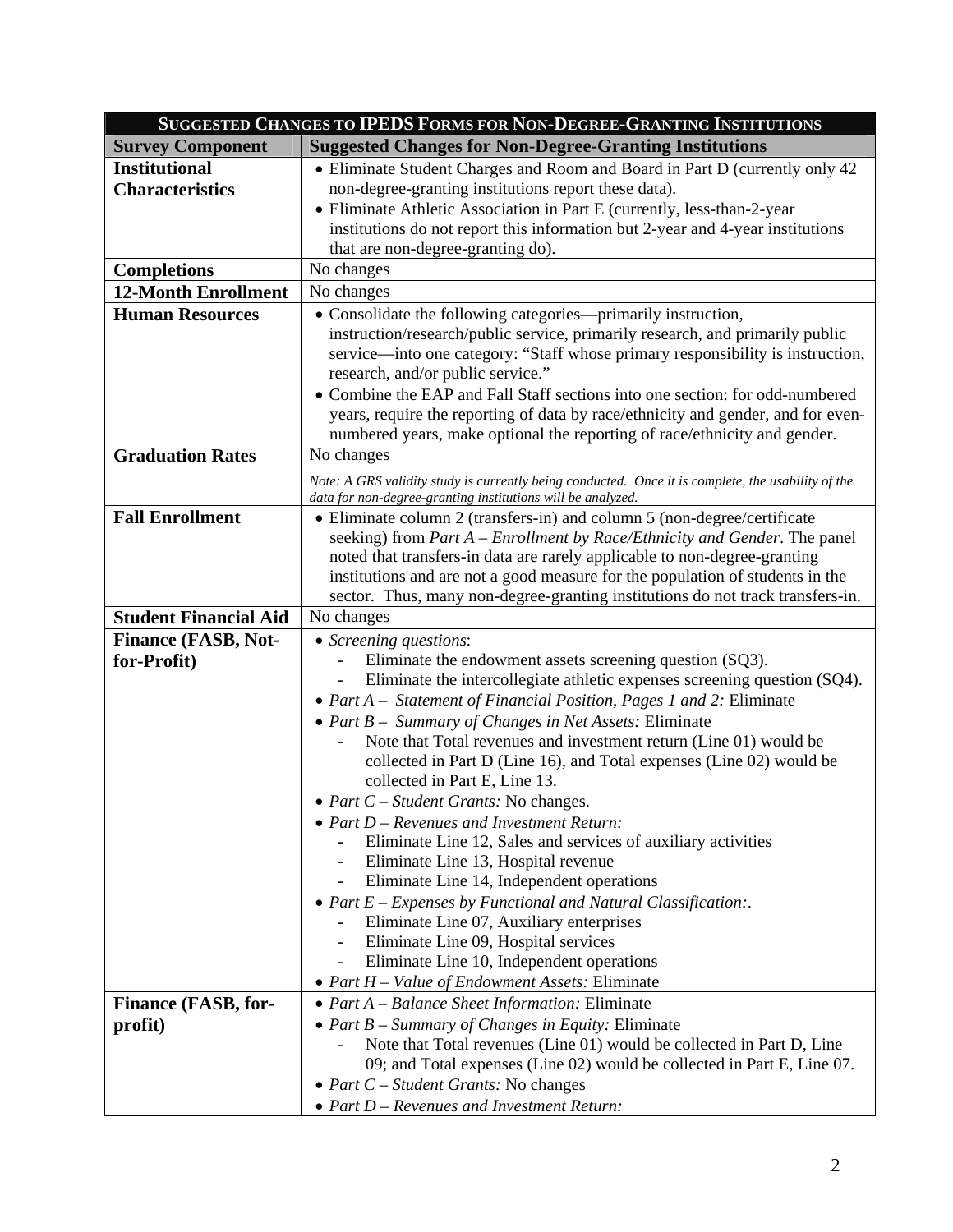| SUGGESTED CHANGES TO IPEDS FORMS FOR NON-DEGREE-GRANTING INSTITUTIONS |                                                                                     |
|-----------------------------------------------------------------------|-------------------------------------------------------------------------------------|
| <b>Survey Component</b>                                               | <b>Suggested Changes for Non-Degree-Granting Institutions</b>                       |
|                                                                       | Eliminate Line $07 - S$ ales and services of auxiliary activities                   |
|                                                                       | • Part $E$ – Expenses by Function:                                                  |
|                                                                       | Eliminate Line 04 – Auxiliary enterprises                                           |
| <b>Finance (GASB)</b>                                                 | • Screening questions:                                                              |
|                                                                       | Eliminate the reporting models for special-purpose governments, such as             |
|                                                                       | the colleges and universities screening question (SQ3).                             |
|                                                                       | Eliminate the intercollegiate athletic expenses screening question (SQ4).           |
|                                                                       | Eliminate the endowment assets screening question (SQ5).                            |
|                                                                       | Eliminate the screening question on the number of component units                   |
|                                                                       | using GASB and FASB standards (SQ6).                                                |
|                                                                       | • Part $A$ – Statement of Net Assets: Eliminate                                     |
|                                                                       | • Part $B$ – Revenues and Other Additions:                                          |
|                                                                       | Eliminate the following:                                                            |
|                                                                       | Line $05$ – Sales and services of educational activities<br>$\circ$                 |
|                                                                       | Line $06$ – Sales and services of hospitals<br>O                                    |
|                                                                       | Line $07$ – Independent operations<br>$\circ$                                       |
|                                                                       | Line $20$ – Capital appropriations<br>$\circ$                                       |
|                                                                       | Line 21 – Capital grants $\&$ gifts<br>$\circ$                                      |
|                                                                       | Line $22$ – Additions to permanent endowments<br>$\circ$                            |
|                                                                       | • Part $C$ – Expenses and Other Deductions:                                         |
|                                                                       | Continue to collect operating and nonoperating expenses by function,                |
|                                                                       | but eliminate the following:                                                        |
|                                                                       | Line $11 -$ Auxiliary enterprises<br>$\circ$<br>$\circ$ Line 12 – Hospital services |
|                                                                       | Line $13$ – Independent operations<br>$\circ$                                       |
|                                                                       | Line $16$ – Interest<br>$\circ$                                                     |
|                                                                       | • Part $D$ – Summary of Changes in Net Assets: Eliminate                            |
|                                                                       | Note: Line 01 (Total revenues and other additions) is already collected in Part B   |
|                                                                       | (Line 25) and Line 02 (Total expenses and deductions) is already collected in Part  |
|                                                                       | $C$ (Line 19).                                                                      |
|                                                                       | • Part $E$ – Scholarships and Fellowships: No changes                               |
|                                                                       | • Part F - Component Unit That Uses FASB Standards - Eliminate                      |
|                                                                       | • Part $G$ – Component Unit That Uses GASB Standards – Eliminate                    |
|                                                                       | • Part $H$ – Details of Endowment Assets – Eliminate                                |
|                                                                       | • Parts I, J, K, $L$ – Data for Bureau of the Census: No changes                    |